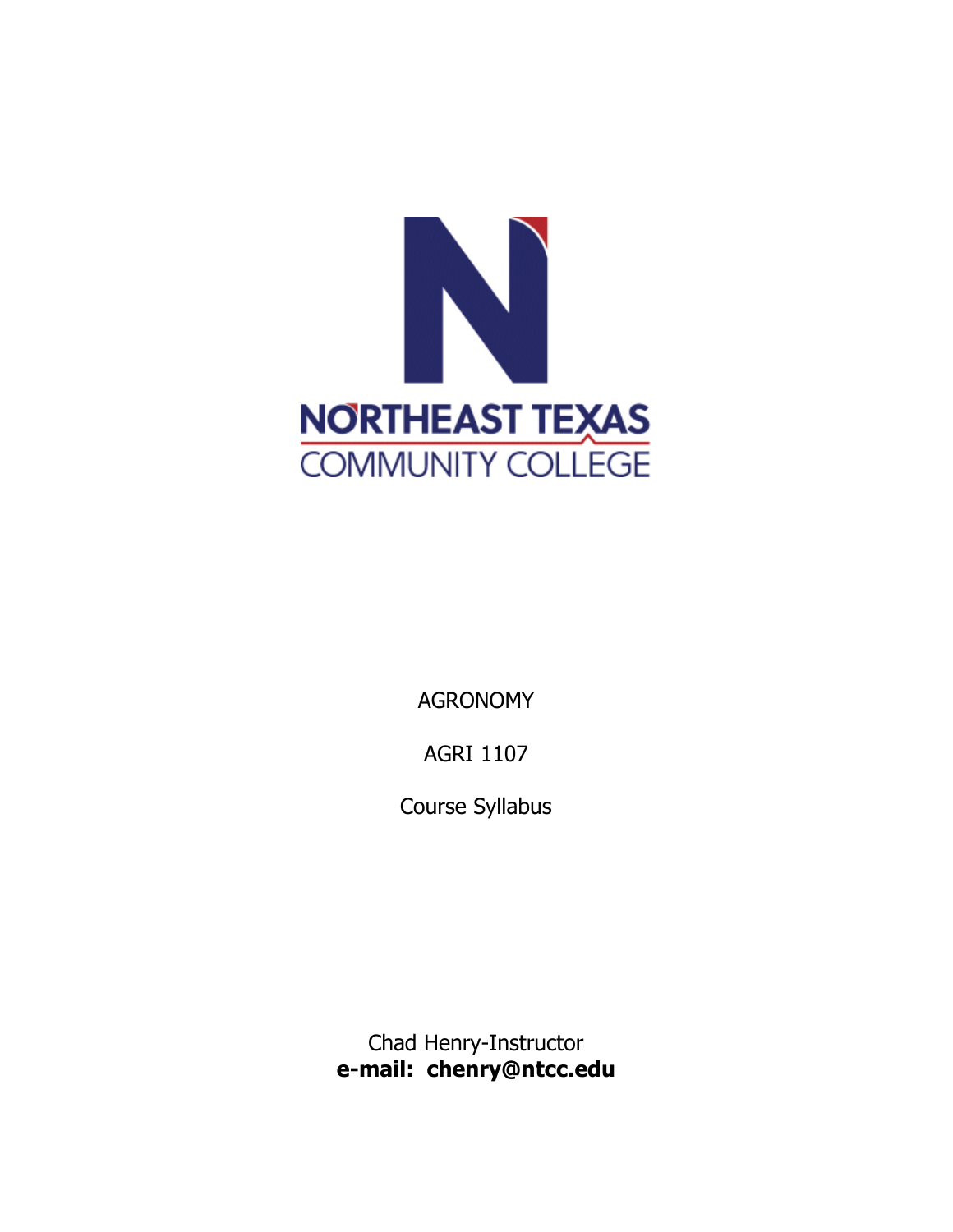# FALL, 2019

# **Course Description:**

This laboratory-based course accompanies Agronomy 1307. Laboratory activities will reinforce the fundamental principles and practices in the development, production, and management of field crops including growth and development, climate, plant requirements, pest management, and production methods. Pre-/Co-requisite AGRI 1307 Agronomy

# **Textbook:**

None Required. Materials will be provided in class.

Suggested:

Southern Forages, 4<sup>th</sup> Edition, Ball, D.M., Hoveland, C.S., and Lacefield, G.D., International Plant Nutrition Institute.

# **Course Goals**:

This is the first in a series of agriculture specialization courses designed to move the agriculture student in a logical learning process through the production of farm crops. The students will gain an appreciation for and an understanding of the intricacy involved in the interrelationship between the crop, the soil, the farmer, and the consumer. Students will learn methods of crop improvement, seed bed preparation, and seeding. Identification and control of disease, insects, and weeds will be covered, as will manures, compost tea, and commercial fertilizers.

### **General Course Requirements:**

Lab work may require clothing suitable for outdoor farm settings. The majority of our labs will take place at the College Farm. Labs will be scheduled with the Farm Manager as to the timing of our activities. Class attendance is required. If you have more than three unexcused absences, you should consult with me about your grade. Anyone who wishes to withdraw from class must take the responsibility to formally drop with the Registrar; otherwise a failing grade will be given.

# **Office Hours**

MWTR 7:30-8:00; 12:30-1:30; TR 10:30-11:00; T 3:30-4:30; R 1:00-3:00

Appointments with me may be scheduled at other times. Call for an appointment at (903) 434 8177. My office is located in AGC 110 and my e-mail address is [chenry@ntcc.edu](mailto:chenry@ntcc.edu).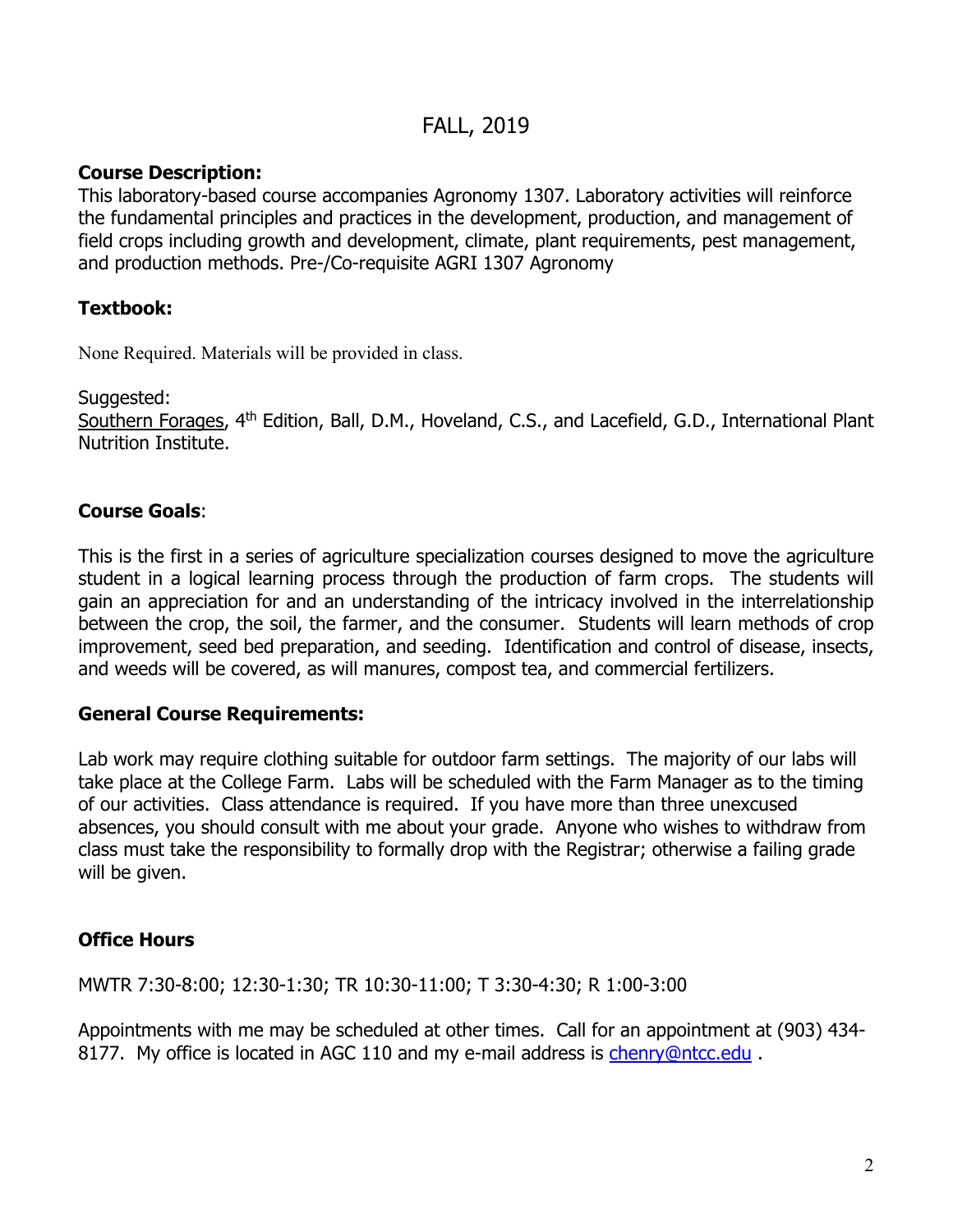#### **ADA Statement**

**It is the policy of Northeast Texas Community College to provide reasonable accommodations for qualified individuals who are students with disabilities. This College will adhere to all applicable federal, state and local laws, regulations and guidelines with respect to providing reasonable accommodations as required to afford equal educational opportunity. It is the student's responsibility to arrange an appointment with a College counselor to obtain a Request for Accommodations form. For more information, please refer to the Northeast Texas Community College Catalog or Student Handbook.**

### **Family Educational Rights And Privacy Act** (**Ferpa**):

The Family Educational Rights and Privacy Act (FERPA) is a federal law that protects the privacy of student education records. The law applies to all schools that receive funds under an applicable program of the U.S. Department of Education. FERPA gives parents certain rights with respect to their children's educational records. These rights transfer to the student when he or she attends a school beyond the high school level. Students to whom the rights have transferred are considered "eligible students." In essence, a parent has no legal right to obtain information concerning the child's college records without the written consent of the student. In compliance with FERPA, information classified as "directory information" may be released to the general public without the written consent of the student unless the student makes a request in writing. Directory information is defined as: the student's name, permanent address and/or local address, telephone listing, dates of attendance, most recent previous education institution attended, other information including major, field of study, degrees, awards received, and participation in officially recognized activities/sports.

### **Grading:**

Grades will be computed as follows:

| Quizzes/Assignments:        | 20% |
|-----------------------------|-----|
| <b>Class Participation:</b> | 40% |
| <b>Skills Test:</b>         | 20% |
| Group Project               | 20% |

The grading scale below will be used to determine your final grade.

| Points    | grade |
|-----------|-------|
| 90-100    | А     |
| $80 - 89$ | в     |
| $70 - 79$ | C     |
| $60 - 69$ | D     |
| BELOW 59% | F     |

### **Quizzes/Assignments:**

We will have written and oral quizzes during the semester. They will be announced and unannounced. We will also have a variety of individual and group assignments.

### **Class Participation:**

Class participation is based on attendance, discussion, and participation. There will be no makeup days for class participation.

### **Skills Test:**

Students will be required to perform a variety of agronomy skills: planting techniques, making compost tea, harvesting techniques, hay analysis, and soil sampling. There will be no make-up days for class participation.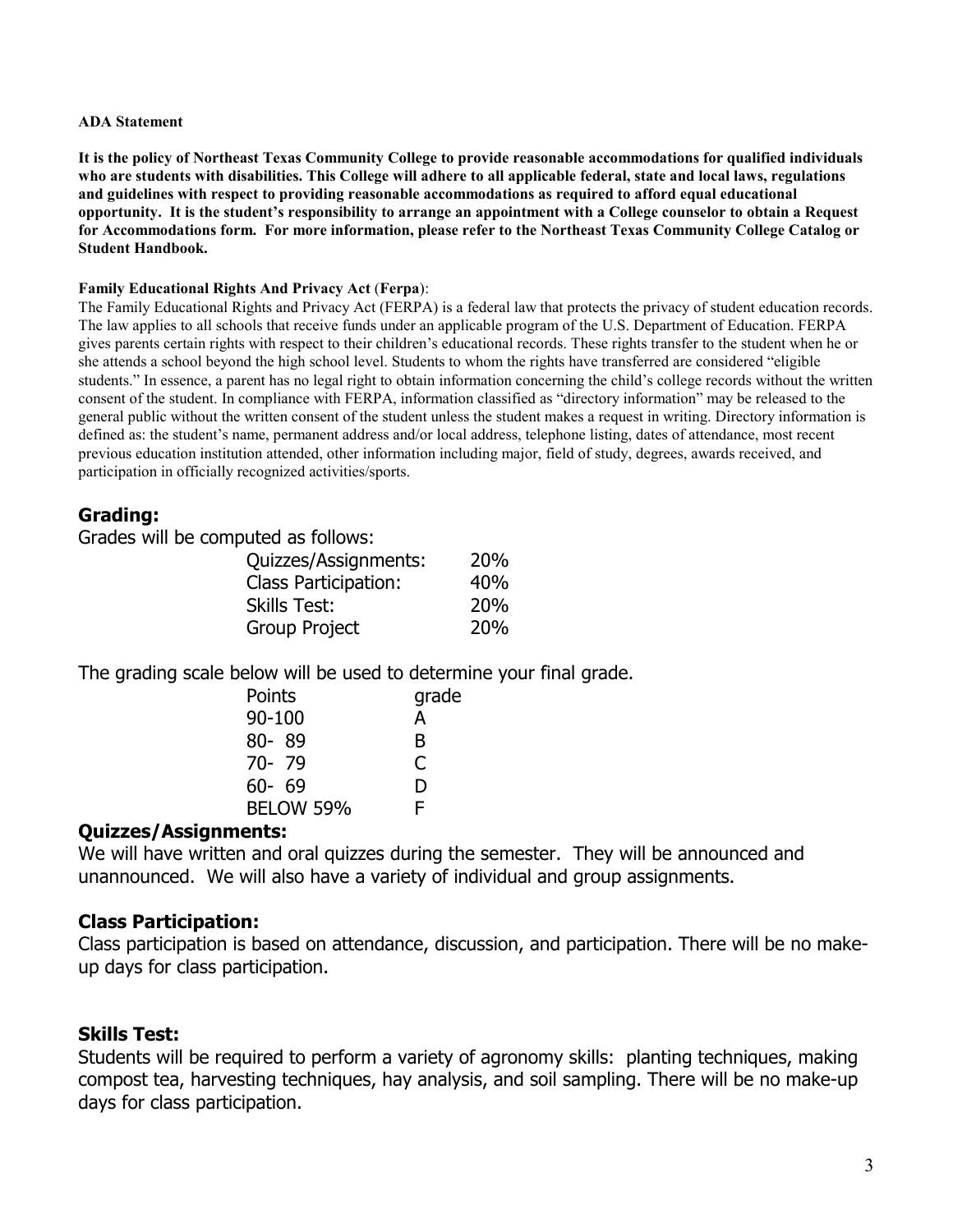### **GROUP PROJECT:**

Students will work in groups to identify a problem or question in plant science. The group will form a hypothesis of the question and test the hypothesis by doing an experiment(s) and then report the results in class for discussion. Your grade will be assessed on the group and individual effort within the group on the presentation of their hypothesis, experiment, and results.

## **Academic Dishonesty:**

Cheating is against the Northeast Texas Community College policy. Cheating includes any attempt to defraud, deceive, or mislead the professor in arriving at an honest grade assessment. Plagiarism is a form of cheating that involves presenting as one's own the ideas or work of another.

Violation of the cheating policy may result in a lowered grade of "F" in the course. A grade assigned to a student because of an alleged cheating policy violation may be appealed by the student through the appeals process of the College. See the Student Handbook for details. I recommend that you become familiar with your handbook.

# **Learning Outcomes**

Upon successful completion of this course, students will:

- 1. Apply scientific reasoning to investigate questions and utilize scientific and agronomic tools to collect and analyze data and demonstrate methods.
- 2. Use critical thinking and scientific problem-solving to make informed decisions.
- 3. Communicate effectively the results of scientific investigations.
- 4. Summarize the role of climate and geography in present and past crop production.
- 5. Explain the growth and development of crops.
- 6. Analyze the impact of climate on crops.
- 7. Assess the interactions of soils, water, and fertility on crop production.
- 8. Contrast methods of pest management in crop production.
- 9. Differentiate production methods based on geography and crop selection.

### **Course Objectives:**

- Understand the role of cultivated plants as food sources
- Understand the benefits of cultivated plants in addition to supplying food
- Understand the challenges to plant scientists as they try to increase our food supply
- Describe and recognize parts of the plant cell, plant tissues, and plant organs
- Understand the basic functions of cells, tissues, and organs
- Understand how plants are named and classified
- Understand how several crops originated and where they were domesticated
- Know how crops can be domesticated and improved
- Understand the importance of saving germplasm
- Understand the genetic principles of crop improvement
- Recognize the potential of biotechnology and the social controversy
- Recognize several techniques used to propagate plants